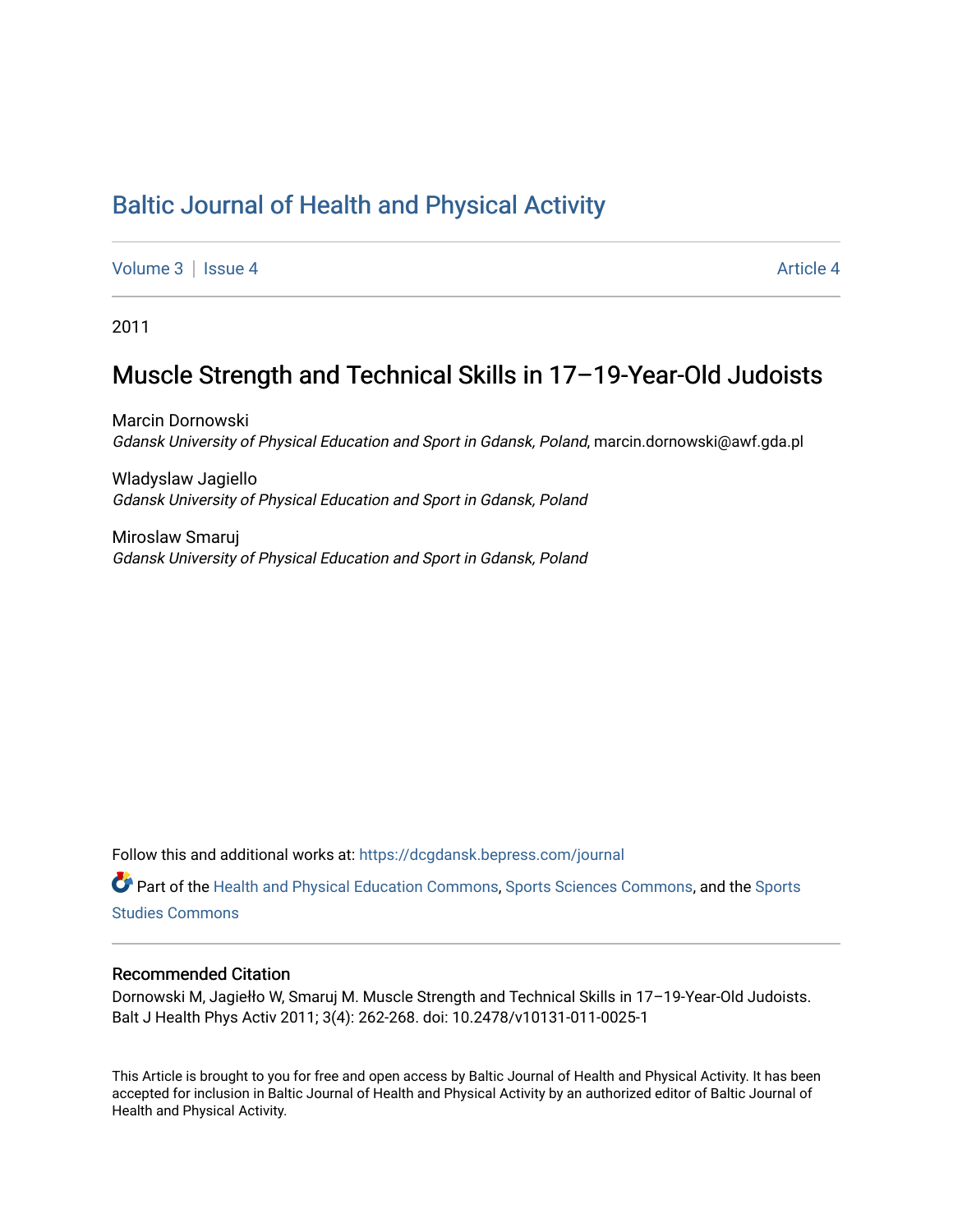VERSITA ORIGINAL ARTICLE

DOI: 10.2478/v10131-011-0025-1

|                                                                                                                                 | <b>Muscle Strength and Technical Skills</b><br>in 17–19-Year-Old Judoists                                                                                                                                                                                                                                                                                                                                                                                                                                                                                                                                                                                                                                                                 |
|---------------------------------------------------------------------------------------------------------------------------------|-------------------------------------------------------------------------------------------------------------------------------------------------------------------------------------------------------------------------------------------------------------------------------------------------------------------------------------------------------------------------------------------------------------------------------------------------------------------------------------------------------------------------------------------------------------------------------------------------------------------------------------------------------------------------------------------------------------------------------------------|
| <b>Authors' Contribution:</b><br>A - Study Design<br>B - Data Collection<br>C - Statistical Analysis<br>D - Data Interpretation | Marcin Dornowski <sup>(A, B, C, D, E)</sup> , Władysław Jagiełło <sup>(A, D, F)</sup> ,<br>Mirosław Smaruj <sup>(B, F)</sup>                                                                                                                                                                                                                                                                                                                                                                                                                                                                                                                                                                                                              |
| E - Manuscript Preparation<br>F - Literature Search<br>G - Funds Collection                                                     | Gdansk University of Physical Education and Sport in Gdansk, Poland                                                                                                                                                                                                                                                                                                                                                                                                                                                                                                                                                                                                                                                                       |
|                                                                                                                                 | Key words: judo, muscle strength, techninical skills, throws                                                                                                                                                                                                                                                                                                                                                                                                                                                                                                                                                                                                                                                                              |
|                                                                                                                                 | <b>Abstract</b>                                                                                                                                                                                                                                                                                                                                                                                                                                                                                                                                                                                                                                                                                                                           |
| <b>Background:</b>                                                                                                              | The aim of this study was to define the relationships between different kinds of<br>muscle strength manifestations and technical skills (selected throwing techniques) in<br>17-19-year-old judoists.                                                                                                                                                                                                                                                                                                                                                                                                                                                                                                                                     |
| <b>Material/Methods:</b>                                                                                                        | Results of measurements taken in 2006–2008 at the Physical Effort Lab in the<br>Gdansk University of Physical Education and Sport were taken under consideration.<br>30 male judo athletes (17–19-year-old) participated in the study. They all were<br>students of Comprehensive Sports School – with the judo profile and athletes<br>representing clubs from Pomerania and Warmia-Masuria Provinces.<br>An ergometric device "Concept 2 Dyno" was used in the measurements of isotonic<br>strength and strength endurance. In the measurement of static strength an electronic<br>dynamometer ERGO METER was used. To evaluate the level of technical skills<br>(throws), the method of expert evaluation was used (coach evaluation). |
|                                                                                                                                 | <b>Results:</b> Using regression analysis results, which revealed the most significant relationships<br>between variables presented in percentage value, relation's topographies of particular<br>types of muscle strength were created. They form an applicable, transparent and<br>ready-to-use in training process form for coaches. They point to these elements of<br>strength preparation on which the training process should be primarily focused and<br>during measurement intervals as well.                                                                                                                                                                                                                                    |
| <b>Conclusions:</b>                                                                                                             | Interpretation and synthesis of the results showed relationships of 10 technical skills<br>(throws) with muscle strength in 17-19-year-old judoists in three out of four types:<br>isotonic strength, strength endurance and static strength. These skills were included<br>in hand throws $-$ 2, foot $-$ 1, hip $-$ 3 and sacrifice $-$ 4. Jump force remained with no<br>significant relationships.<br>The results of this study can be used in the training process of 17-19-year-old<br>judoists. Following technical skills (throws) were characterized: tai-otoshi, seoi-nage,<br>kosoto-gari, uki-goshi, tsuri-goshi, ushiro-goshi, tani-otoshi, osoto-makikomi, yoko-<br>otoshi, yoko-guruma.                                    |
| Word count: 2,223<br>Tables: 1<br>Figures: 3                                                                                    | Received: September 2010<br>Accepted: November 2011                                                                                                                                                                                                                                                                                                                                                                                                                                                                                                                                                                                                                                                                                       |

**References**: 14 **Published:** December 2011

**Corresponding author:**  Mr. Marcin Dornowski Gdansk University of Physical Education and Sport, 80-336 Gdańsk, Górskiego 1 Dep. of Theory of Sport and Human Motor Skills Phone: +4858/554-73-16 E-mail: marcin\_dornowski@wp.pl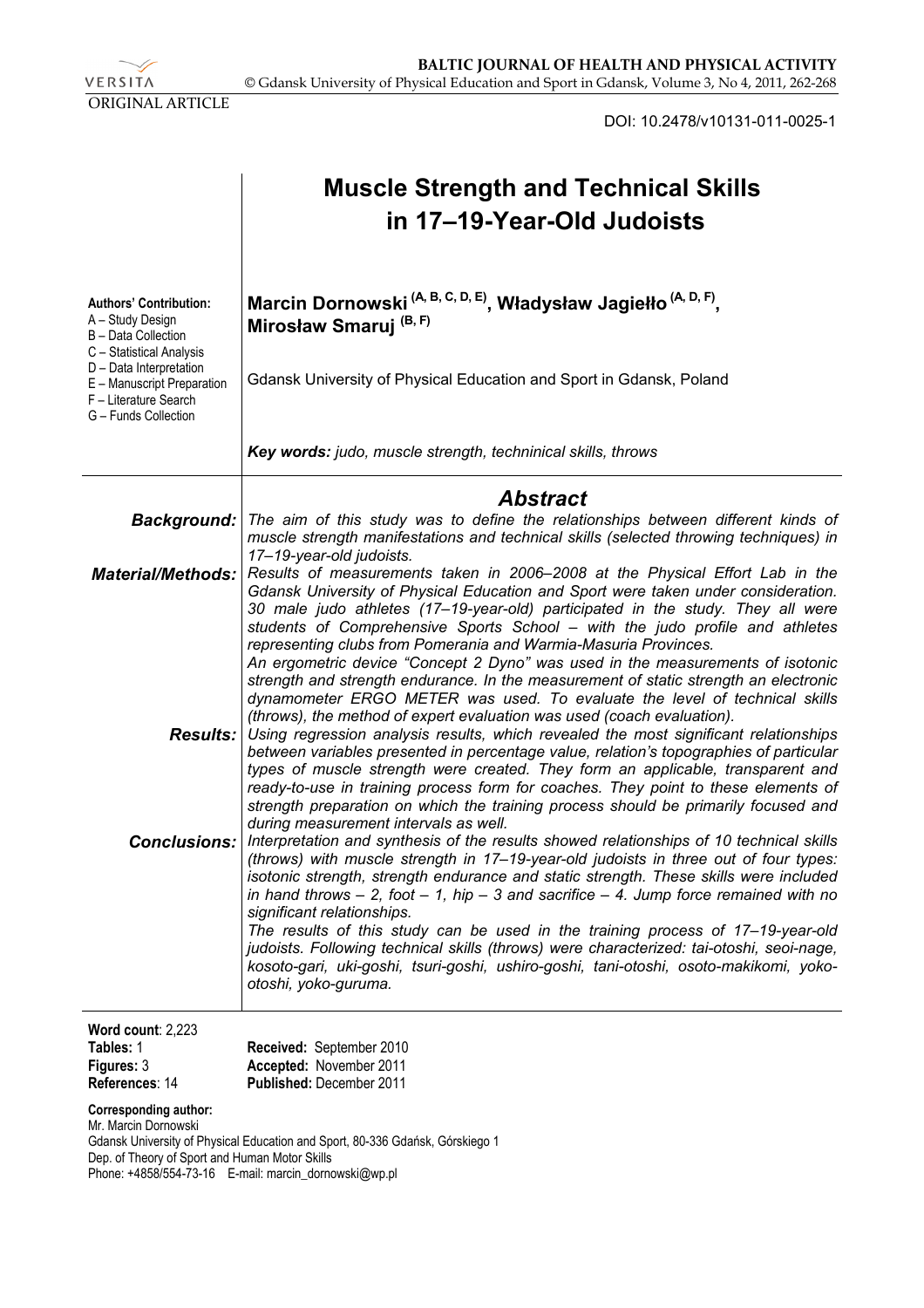#### **Introduction**

Physical fitness and its aspects in judo are a subject of frequent scientific considerations. Proper strength preparation in judo athletes is one of the elements influencing the level of a technical training process and enabling achievement of high sport results [1, 2, 3, 4, 5].

Judo training in practice means forming and enhancing technical and tactical skills and necessary complementary exercises. Results of the training process depend on the efficiency of usage of adequate forming methods, technical and tactical efficiency analysis and their synthesis [6, 7, 8, 9].

In view of the above, the aim of this study was to define the relationships between different kinds of muscle strength manifestations and technical skills (selected throwing techniques) in 17– 19-year-old judoists.

#### **Material and Methods**

Results of measurements taken in 2006–2008 at the Physical Effort Lab in the Gdansk University of Physical Education and Sport were taken under consideration. 30 male judo athletes (17–19-year-old) participated in the study. They all were students of Comprehensive Sports School – with the judo profile and athletes representing clubs from Pomerania and Warmia-Masuria Provinces.

An ergometric device "Concept 2 Dyno" was used in the measurements of isotonic strength. This devise defines the level of isotonic strength level of lower and upper limbs. The main element of this device is a fly-wheel with different levels of loads. Judo athletes were measured according to lower and upper limbs. The first task was to execute 4 dynamic push-outs of the device bar (in the case of upper limbs from flexed limbs in elbow joints to straightening) and pedals (in the case of lower limbs from flexed limbs in knee joints to straightening). The second task was to execute 4 dynamic pull-ups on the bar (in the case of upper limbs from the straightened position in elbow joints to the flexed position). Each subject performed tasks with the right upper extremity, the left upper extremity and with both upper limbs as well as with the right lower extremity, the left lower extremity and together with both lower limbs. During the measurement the following parameters were recorded: power, work, velocity, isotonic strength.

In the measurement of strength endurance an ergometric device "Concept 2 Dyno" was used. This device also defines the level of strength endurance of upper and lower limbs. The main element of this device is a fly-wheel with different levels of loads. All subjects had to perform 10 push-outs of the device bar (in the case of upper limbs from flexed limbs in elbow joints to straightening) and pedals (in the case of lower limbs from flexed limbs in knee joints to straightening). During the measurement the following parameters were recorded: 10 values of isotonic strength, power, work, and velocity.

In the measurement of static strength an electronic dynamometer ERGO METER was used. All subjects had to perform 6 test tasks, three for upper limbs and three for lower limbs. In the case of upper limbs the first task was based on the measurement of upper limbs together – upper limbs flexed (at 90º) in elbow joints; the device bar was held in the hands; in the exact time the subject had to hold static contraction of forearm flexors. The second task was based on the measurement of the right upper limb, flexed (at 90º) in elbow joints; the device bar was held in the hands; in the exact time the subject had to hold static contraction of the right forearm flexors. The third task was based on the measurement of the left upper limb, flexed (at 90º) in elbow joints; the device bar was held in the hands; in the exact time the subject had to hold static contraction of the left forearm flexors. In the case of lower limbs, the first task was the measurement of limbs together – lower limbs flexed (at 90º) in knee joints, feet laid on the platform; in the exact time the subject had to perform static contraction of the shank straightening muscles. The second task was the measurement of the right lower limb – the right lower limb flexed (at 90º) in knee joints, foot laid on the platform; in the exact time the subject had to perform static contraction of the shank straightening muscles. The third task was the measurement of the left lower limb – the left lower limb flexed (at 90º) in knee joints, foot laid on the platform; in the exact time the subject had to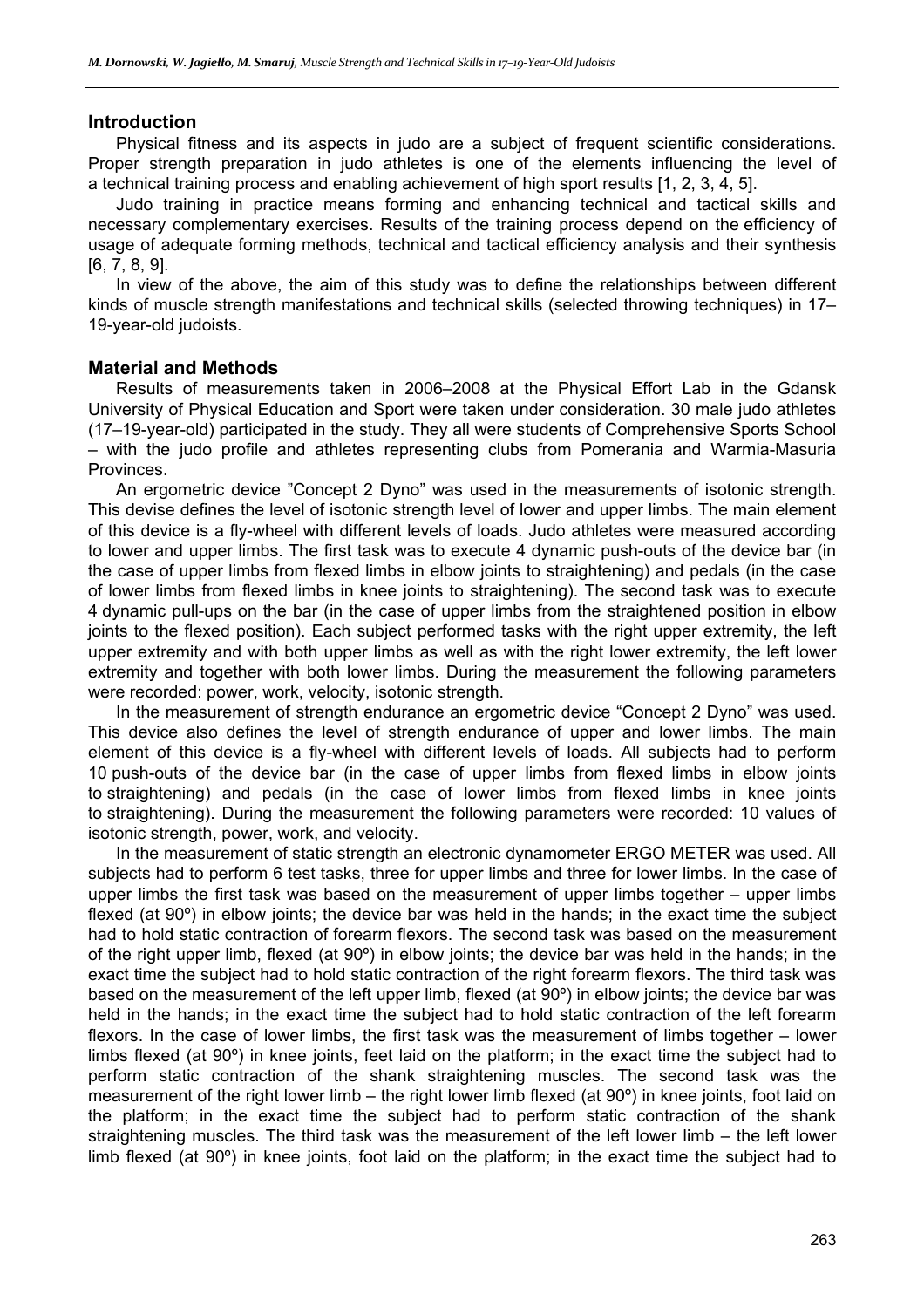perform static contraction of the shank straightening muscles. During the measurements the maximal level of static strength was defined.

To evaluate the level of technical skills (throws), the method of expert evaluation was used (coach evaluation). Each skill (throw), selected by judo coaches in an earlier executed diagnosis, was evaluated according to a scale (1–10, with one decimal place). Each error and incompatibility comparing to the model was adequately sanctioned with points, defined in a specially prepared evaluation sheet.

Statistica 5 software package was used in statistical analysis ( $p \le 0.05$ ).

#### **Results**

The main aim of statistical analysis of the relationships between muscle strength and technical skills (throws) among 17–19-year-old judoists was to define the level of determination factor in the regression analysis of dependent and independent variables (Table 1). In description and further analysis results  $R^2 \ge 30\%$  were taken into consideration.

Tab. 1. Analysis of the relationship between muscle strength and technical skills (throws) among 17–19 year-old judoists (at correlation factor level r > 0.5) in a regression analysis

| No.            | <b>Technical skill</b>   | <b>Isotonic strength</b>    |                          | Strength endurance                                |                          | Jump force     |                          | <b>Static force</b> |                              |
|----------------|--------------------------|-----------------------------|--------------------------|---------------------------------------------------|--------------------------|----------------|--------------------------|---------------------|------------------------------|
|                |                          | variable                    | $\%$                     | variable                                          | $\%$                     | variable       | $\%$                     | variable            | $\frac{0}{0}$                |
| 1              | tai-otoshi               | power RLw                   | 16.9                     |                                                   |                          |                | $\overline{\phantom{a}}$ | Fmax rel. NN        | 42.4                         |
| 2              | kibisu-gaeshi            | power RLw                   | 17.7                     |                                                   |                          |                | $\overline{\phantom{a}}$ | $\frac{1}{2}$       | $\qquad \qquad \blacksquare$ |
| 3              | kouchi-gaeshi            | $\overline{\phantom{a}}$    | $\blacksquare$           | $\blacksquare$                                    |                          | $\overline{a}$ | $\frac{1}{2}$            | $\blacksquare$      | $\blacksquare$               |
| 4              | kuchiki-taoshi           | $\overline{\phantom{a}}$    | $\blacksquare$           | $\blacksquare$                                    |                          | $\blacksquare$ | $\overline{\phantom{a}}$ |                     |                              |
| 5              | sukui-nage               |                             |                          |                                                   |                          |                | $\overline{a}$           |                     |                              |
| 6              | seoi-otoshi              | power RLw,<br>velocity RRNN | 27.6                     |                                                   |                          |                |                          |                     |                              |
| $\overline{7}$ | uchi-mata-<br>sukashi    | power RLw,<br>velocity RRNN | 23.2                     |                                                   |                          |                |                          |                     |                              |
| 8              | morote-gari              |                             | $\overline{a}$           |                                                   |                          | $\overline{a}$ | $\frac{1}{2}$            | Fmax rel. NN        | 22                           |
| 9              | ippon-seoi-nage          |                             | $\overline{\phantom{a}}$ | strength level<br>maintenance factor<br><b>RR</b> | 29.2                     |                | ÷,                       | Fmax rel. NN        | 13.07                        |
| 10             | seoi-nage                |                             |                          | strength level<br>maintenance factor<br>RR        | 36.9                     |                |                          | Fmax rel. NN        | 23.3                         |
| 11             | okuri-ashi-harai         | $\overline{a}$              | $\overline{\phantom{a}}$ |                                                   | $\overline{\phantom{a}}$ | jump force RR  | 3.6                      |                     |                              |
| 12             | osoto-otoshi             |                             |                          | strength level<br>maintenance factor<br><b>NN</b> | 24.8                     |                |                          |                     |                              |
| 13             | hiza-guruma              |                             |                          | strength level<br>maintenance factor<br><b>NN</b> | 11.1                     |                |                          | Fmax rel. NN        | 14.8                         |
| 14             | kosoto-gari              |                             | $\overline{\phantom{a}}$ | strength level<br>maintenance factor<br><b>NN</b> | 32.4                     |                |                          |                     |                              |
| 15             | deashi-harai             | $\overline{a}$              | $\blacksquare$           | $\overline{a}$                                    |                          | $\blacksquare$ | $\blacksquare$           |                     |                              |
| 16             | sasae-tsurikomi-<br>ashi |                             |                          | average strength<br>value NN                      | 3.3                      |                | $\overline{a}$           | Fmax rel. NN        | 14.37                        |
| 17             | kouchi-gari              |                             |                          | average strength<br>value NN                      | 3.2                      |                | ÷.                       | Fmax rel. NN        | 15.3                         |
| 18             | osoto-gari               |                             | $\overline{a}$           |                                                   |                          |                | $\frac{1}{2}$            |                     | ÷,                           |
| 19             | ouchi-gari               | power RLw                   | 10.2                     | ÷.                                                |                          | $\overline{a}$ | $\frac{1}{2}$            | $\frac{1}{2}$       |                              |
| 20             | uchi-mata                | power RRw                   | 29.3                     | $\blacksquare$                                    |                          | $\blacksquare$ | $\blacksquare$           | $\blacksquare$      |                              |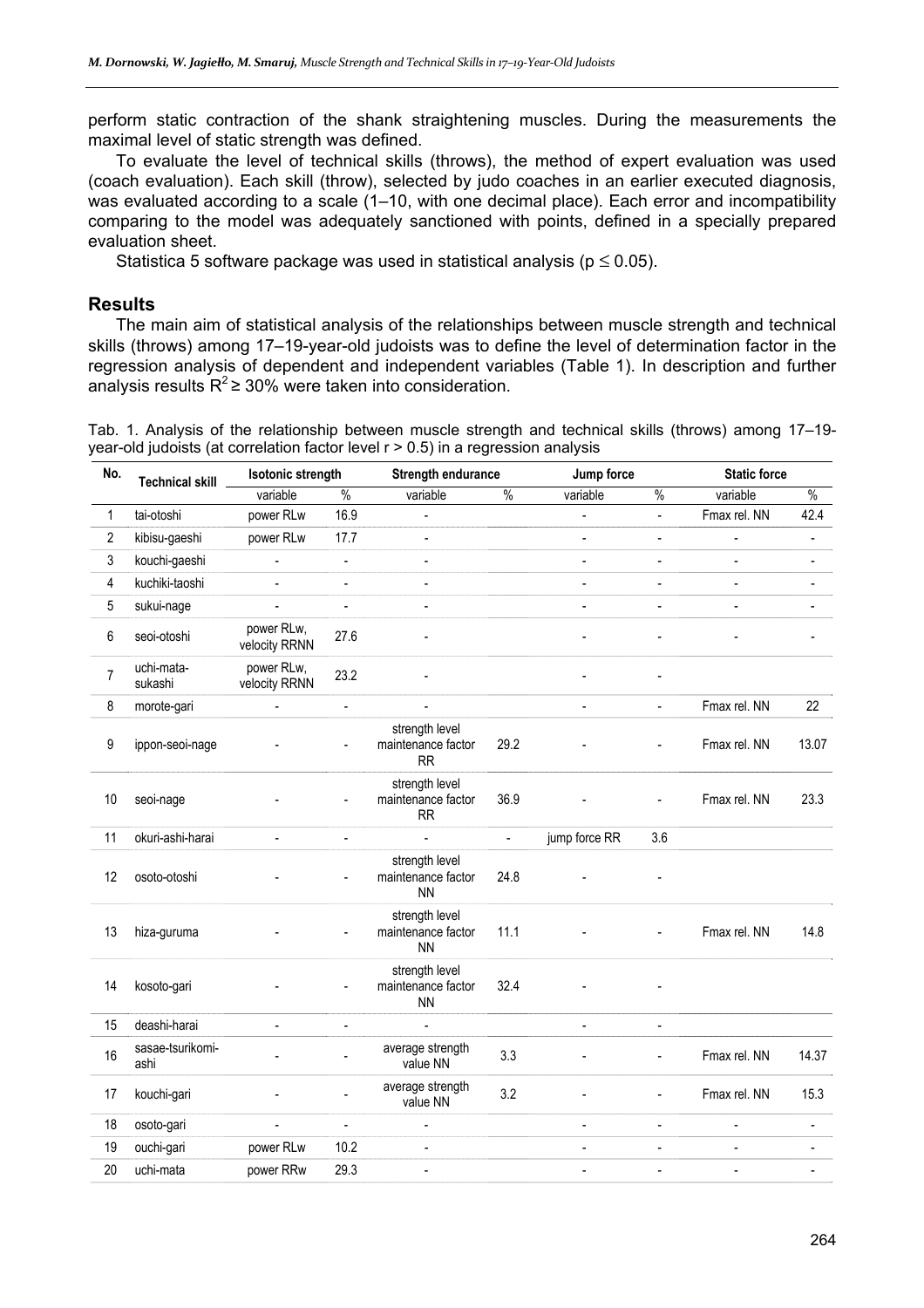| No. | <b>Technical skill</b>   | <b>Isotonic strength</b>                      |                | <b>Strength endurance</b>                         |                          | Jump force     |                          | <b>Static force</b>                    |                          |
|-----|--------------------------|-----------------------------------------------|----------------|---------------------------------------------------|--------------------------|----------------|--------------------------|----------------------------------------|--------------------------|
|     |                          | variable                                      | $\%$           | variable                                          | $\%$                     | variable       | $\%$                     | variable                               | $\%$                     |
| 21  | uki-goshi                |                                               |                | strength level<br>maintenance factor<br><b>NN</b> | 35.2                     |                |                          | Fmax NN. Fmax rel.<br>NN. Fmax rel. NP | 45.2                     |
| 22  | tsuri-goshi              | velocity RRNNw,<br>strength RLw,<br>power RLw | 38.9           |                                                   |                          |                |                          |                                        |                          |
| 23  | hane-goshi               | $\overline{\phantom{a}}$                      | $\blacksquare$ | $\blacksquare$                                    |                          | $\Box$         | $\blacksquare$           | $\blacksquare$                         | $\overline{a}$           |
| 24  | utsuri-goshi             | power RLw                                     | 15.7           | average strength<br>value NN                      | 3.3                      |                | $\overline{\phantom{a}}$ | Fmax rel. NN                           | 26.7                     |
| 25  | ushiro-goshi             | work RPd                                      | 31.2           | $\overline{a}$                                    | $\blacksquare$           | $\blacksquare$ | $\blacksquare$           |                                        |                          |
| 26  | koshi-guruma             |                                               | $\overline{a}$ | ÷,                                                | $\blacksquare$           |                | $\overline{a}$           |                                        |                          |
| 27  | tsurikomi-goshi          | $\overline{a}$                                |                | $\blacksquare$                                    | $\overline{\phantom{a}}$ | time cont. NN  | 26.5                     |                                        |                          |
| 28  | sode-tsurikomi-<br>goshi | velocity RRw                                  | 24.9           |                                                   | $\blacksquare$           | jump force RR  | 2.7                      |                                        |                          |
| 29  | o-goshi                  | $\frac{1}{2}$                                 | $\overline{a}$ | $\overline{\phantom{a}}$                          | $\overline{\phantom{a}}$ | $\blacksquare$ | $\overline{\phantom{a}}$ |                                        |                          |
| 30  | harai-goshi              | $\overline{a}$                                | $\overline{a}$ | $\overline{a}$                                    | $\overline{\phantom{a}}$ | $\blacksquare$ | $\frac{1}{2}$            | $\overline{a}$                         |                          |
| 31  | sumi-gaeshi              | $\overline{a}$                                |                | $\overline{\phantom{a}}$                          | $\frac{1}{2}$            |                | $\overline{a}$           | Fmax rel. RR                           | 27.9                     |
| 32  | ura-nage                 | $\overline{a}$                                | $\blacksquare$ | $\overline{a}$                                    | $\blacksquare$           | $\blacksquare$ | $\frac{1}{2}$            |                                        | $\overline{\phantom{a}}$ |
| 33  | tomoe-nage               | $\overline{a}$                                |                |                                                   | $\blacksquare$           | $\blacksquare$ | $\frac{1}{2}$            |                                        |                          |
| 34  | tani-otoshi              |                                               | $\blacksquare$ | strength level<br>maintenance factor<br><b>NN</b> | 36.1                     |                |                          | Fmax rel. RR                           | 17.2                     |
| 35  | osoto-makikomi           | strength RLw                                  | 33.5           | strength value of 1<br>repetition NN              | 31.5                     |                |                          |                                        |                          |
| 36  | yoko-gake                | $\frac{1}{2}$                                 | $\overline{a}$ |                                                   | $\overline{a}$           | $\overline{a}$ | $\overline{a}$           |                                        |                          |
| 37  | uchi-mata<br>makikomi    | velocity RRw                                  | 23.6           |                                                   |                          |                |                          |                                        |                          |
| 38  | yoko-otoshi              |                                               |                | strength level<br>maintenance factor<br><b>NN</b> | 33.8                     |                |                          | Fmax rel. RR                           | 12.4                     |
| 39  | yoko-guruma              |                                               | $\blacksquare$ | strength level<br>maintenance factor<br><b>NN</b> | 36.04                    |                | $\overline{\phantom{0}}$ | Fmax rel. RR                           | 19.5                     |
| 40  | soto-makikomi            | power RPw                                     | 25.9           | strength value of 1<br>repetition NN              | 27.9                     |                |                          |                                        |                          |

*Legend: RP – right upper limb; RL – left upper limb; RR – both upper limbs; NP – right lower limb; NL – left lower limb;* 

*N – both lower limbs; RRNN – upper and lower limbs together; W – push-out movement; D – pull-up movement* 

Using regression analysis results, which revealed the most significant relationships between variables presented in percentage value, relationship topographies of particular types of muscle strength were created. They constitute an applicable, transparent and ready-to-use in training process form for coaches. They point to these elements of strength preparation on which the training process should be primarily focused and during measurement intervals as well. Figures 1– 3 show topographies of relationships of independent (muscle strength parameters of different types) and dependent (technical skills) variables.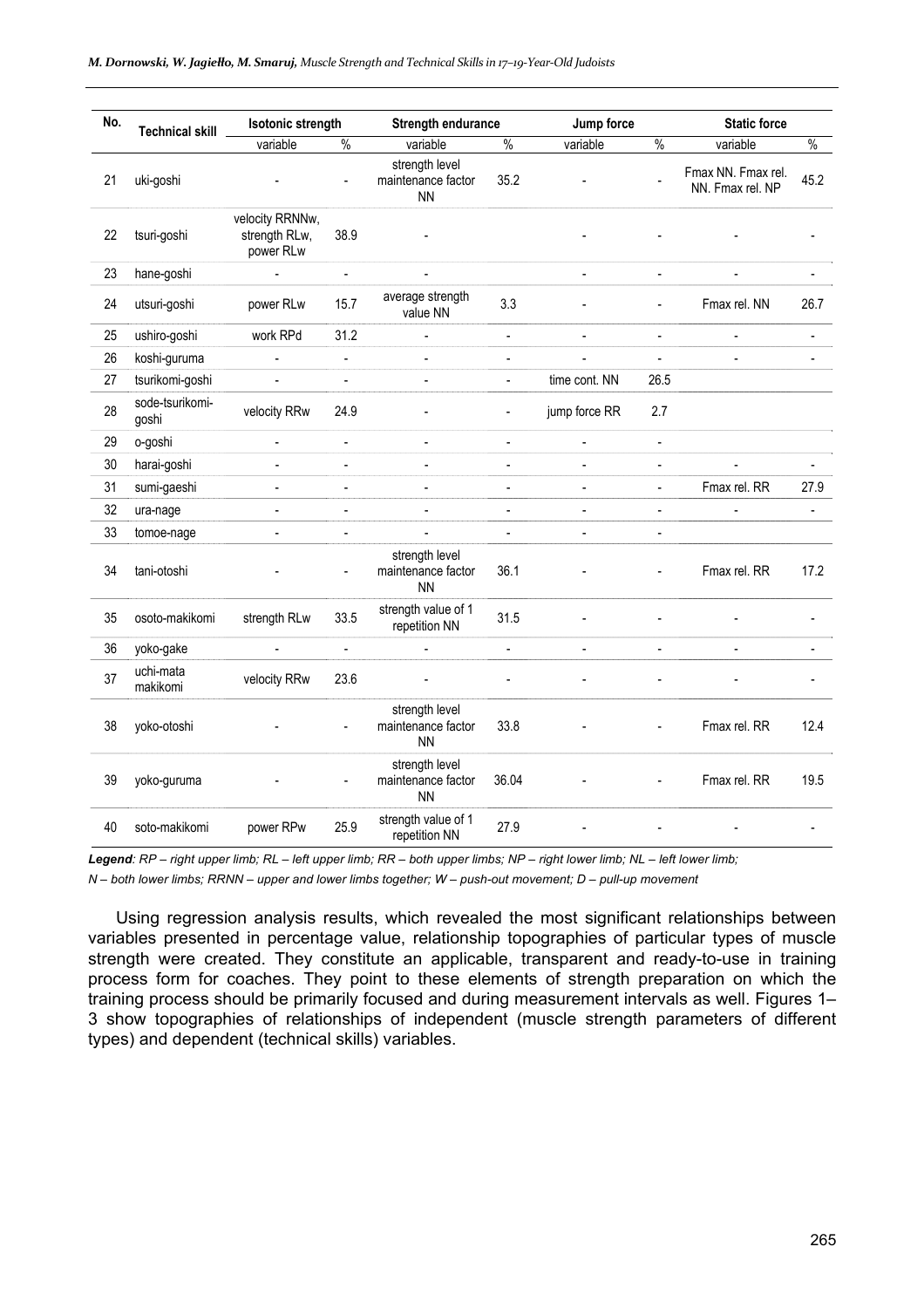

Fig. 1. Topography of isotonic strength in dependence of technical skills (throws) among 17–19-year-old judoists\*



Fig. 2. Topography of strength endurance in dependence of technical skills (throws) among 17–19-year-old judoists\*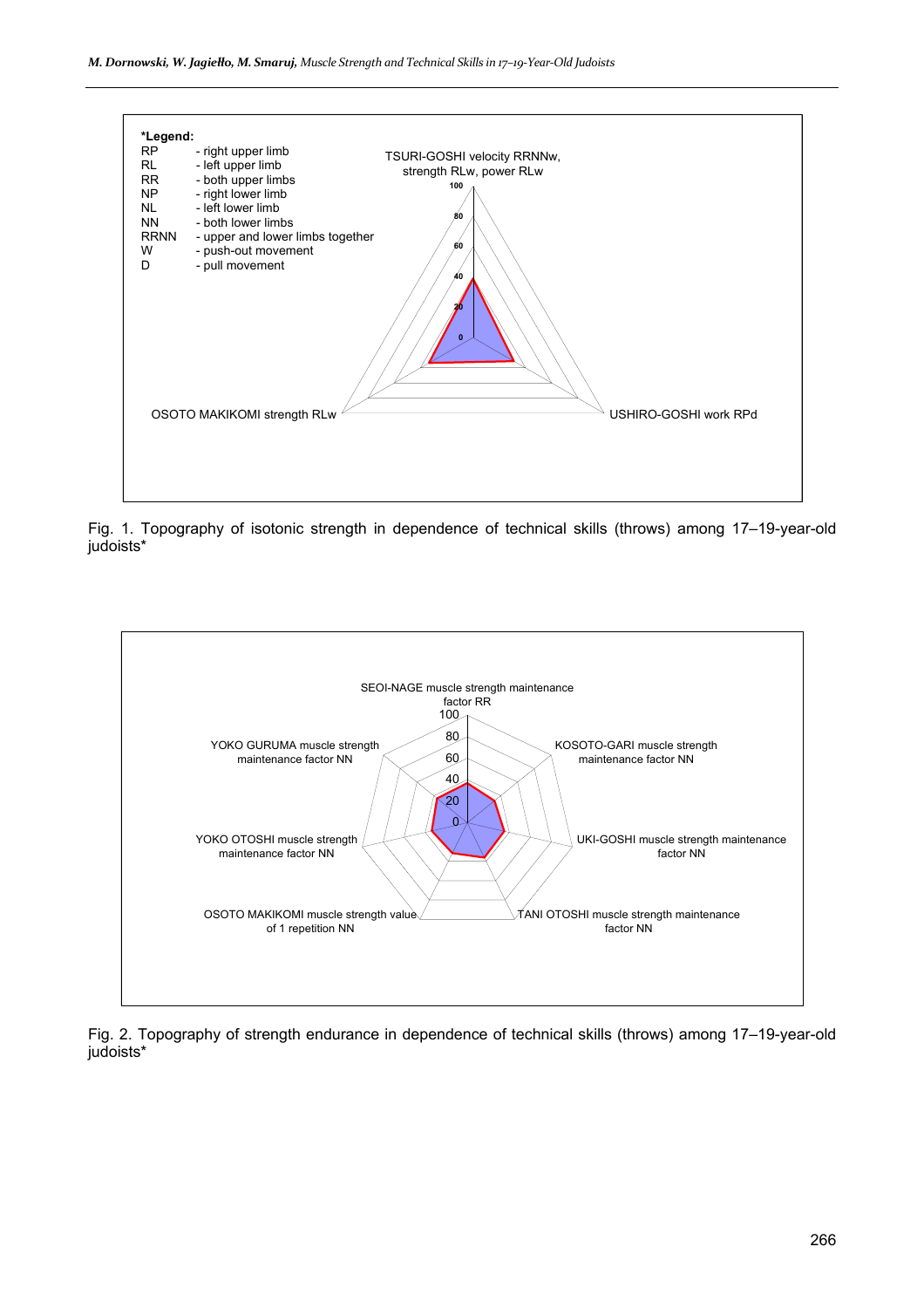

Fig. 3. Topography of static strength in dependence of technical skills (throws) among 17–19-year-old judoists\*

#### **Discussion**

In the 40 analyzed technical skills in judo (throws) 25% was characterized by parameters of muscle strength, defined by the used methods.

Interpretation and synthesis of the results showed relationships of 10 technical skills (throws) with muscle strength in 17–19-year-old judoists in three out of four types: isotonic strength, strength endurance and static strength. These skills were included in hand throws  $-2$ , foot  $-1$ , hip – 3 and sacrifice – 4. Jump force remained with no significant relations.

Hand throws were characterized by parameters of static strength and strength endurance; foot throws by parameter of strength endurance; hip throws by parameters of isotonic strength, static strength and one of strength endurance; sacrifice throws by parameters of isotonic strength and 4 of strength endurance.

Seven throws: seoi-nage, kosoto-gari, uki-goshi, tani-otoshi, yoko-otoshi, yoko-guruma, osotomakikomi showed relationships with strength endurance parameters. This was mainly strength endurance maintenance factor of lower limbs (kosoto-gari, uki-goshi, tani-otoshi, yoko-otoshi, yoko-guruma – foot, hip and sacrifice throws); one hand throw (seoi-nage) defined a relationship with strength endurance maintenance factor of upper limbs .

Significant in the training process relationships between technical skills (throws) and muscle strength in 17–19-year-old judoists appeared in two spheres of this condition ability: isotonic and static. Hand throws are characterized by static strength parameters, hip throws by isotonic and static strength parameters and sacrifice throws by parameters of isotonic strength.

This research is confirmed in other findings. Significance of different types of muscle strength in achieving high results in various sport disciplines were presented by numerous scholars [3, 10, 11, 12, 13, 14].

#### **Conclusions**

1. Particular groups of technical skills (throws) appeared in 17–19-year-old judoists, determined by different muscle strength parameters sets (profiles/characteristics). Interpretation and synthesis of the results showed relationships of 10 technical skills (throws) with muscle strength in 17–19-year-old judoists in three out of four types: isotonic strength, strength